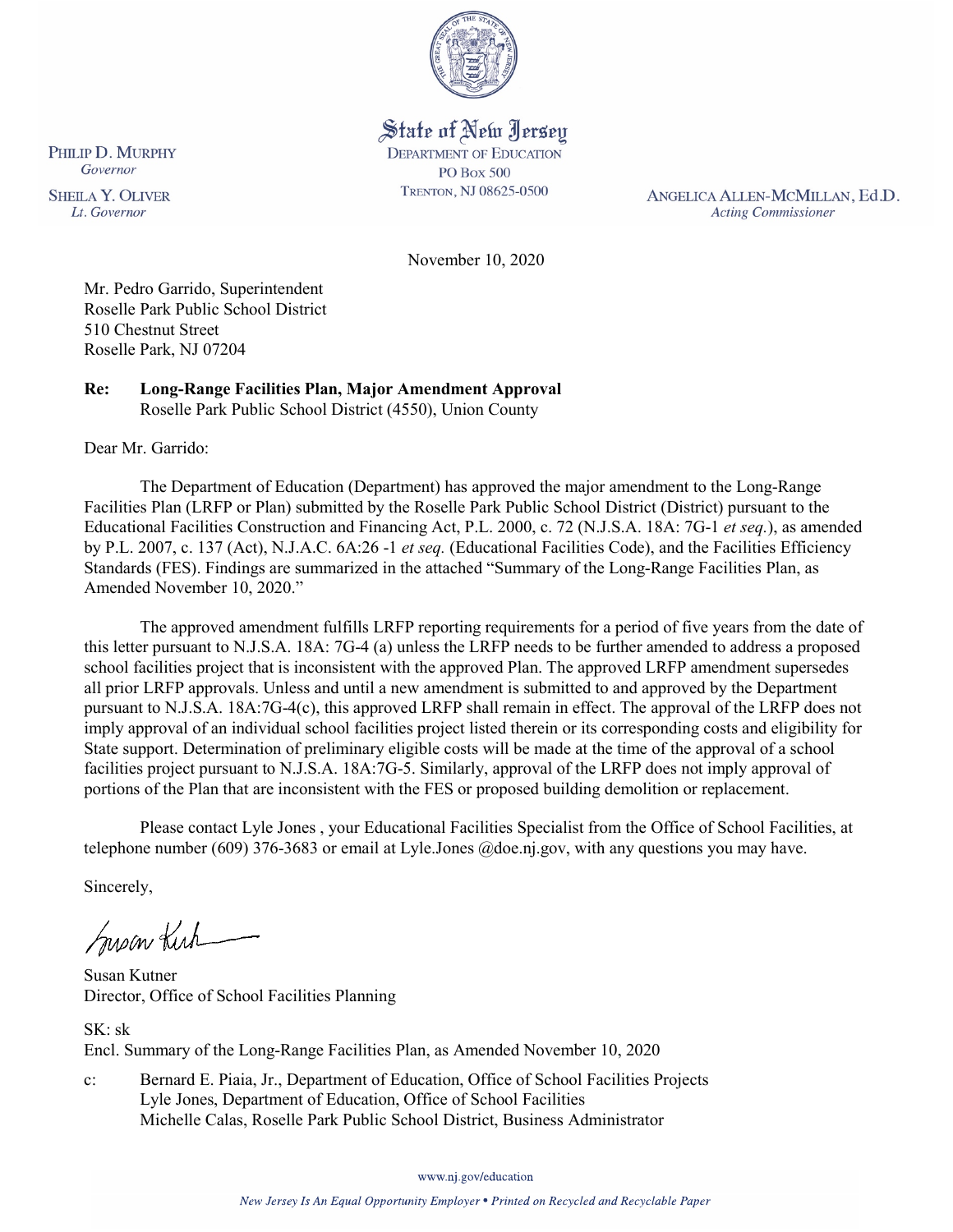# **Roselle Park Public School District (4550) Summary of the Long-Range Facilities Plan, as Amended November 10, 2020**

The Department of Education (Department) has completed its review of the major amendment to the Long-Range Facilities Plan (LRFP or Plan) submitted by the Roselle Park Public School District (District) pursuant to the Educational Facilities Construction and Financing Act, P.L. 2000, c. 72 (N.J.S.A. 18A: 7G-1 *et seq.*), as amended by P.L. 2007, c. 137 (Act), N.J.A.C. 6A:26-1 et seq. (Educational Facilities Code), and the Facilities Efficiency Standards (FES).

The following provides a summary of the District's approved amended LRFP. The summary is based on the standards set forth in the Act, the Educational Facilities Code, the FES, District-reported information in the Department's LRFP reporting system, and supporting documentation. The referenced reports in *italic* text are standard reports available on the Department's LRFP website.

## **1. Inventory Overview**

The District is classified as a Regular Operating District (ROD) for funding purposes. It provides services for students in grades PK-12.

The District identified existing and proposed schools, sites, buildings, rooms, and site amenities in its LRFP. Table 1 lists the number of existing and proposed district schools, sites, and buildings. Detailed information can be found in the *School Asset Inventory Report* and the *Site Asset Inventory Report.*

**As directed by the Department, school facilities projects that have received initial approval by the Department and have been approved by the voters, if applicable, are represented as "existing" in the LRFP.** Approved projects that include new construction and/or the reconfiguration/reassignment of existing program space are as follows: n/a.

| Category                                     | <b>Existing</b> | <b>Proposed</b> |
|----------------------------------------------|-----------------|-----------------|
| Number of Schools (assigned DOE school code) |                 |                 |
| Number of School Buildings <sup>1</sup>      |                 |                 |
| Number of Non-School Buildings <sup>2</sup>  |                 |                 |
| Number of Vacant Buildings                   |                 |                 |
| Number of Sites                              |                 |                 |

#### **Table 1: Number of Schools, School Buildings, and Sites**

Based on the existing facilities inventory submitted by the District:

- Schools using leased buildings (short or long-term):  $n/a$
- Schools using temporary classroom units (TCUs), excluding TCUs supporting construction: Roselle Park High School (050)
- Vacant/unassigned school buildings: n/a

 $\overline{a}$ 

<span id="page-1-0"></span>*<sup>1</sup>* Includes district-owned buildings and long-term leases serving students in district-operated programs

<span id="page-1-1"></span><sup>&</sup>lt;sup>2</sup> Includes occupied district-owned buildings not associated with a school, such as administrative buildings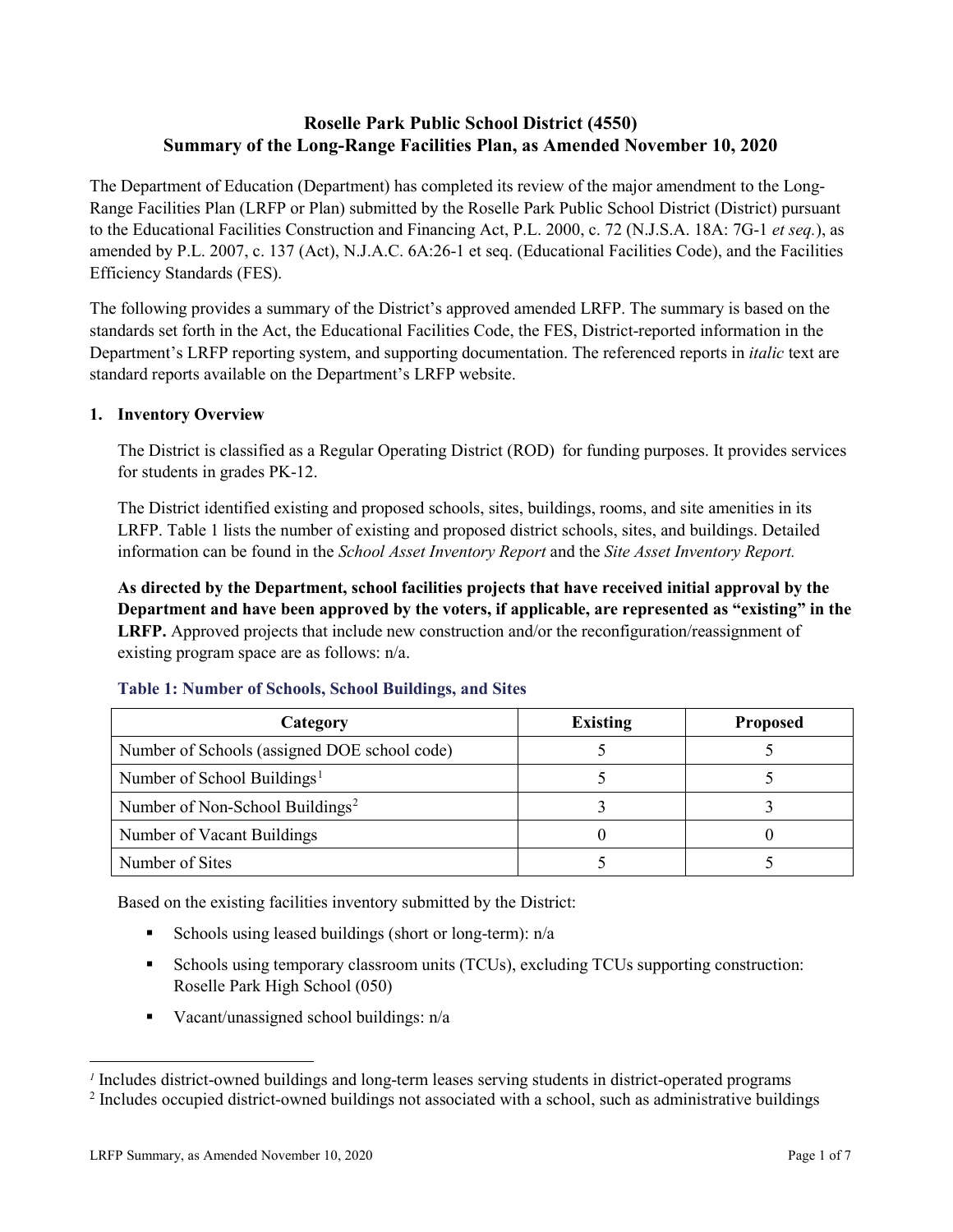Findings:

The Department has determined that the proposed inventory is adequate for approval of the District's LRFP amendment. However, the LRFP determination does not imply approval of an individual school facilities project listed within the LRFP; the District must submit individual project applications for project approval.

## **2. District Enrollments**

The District determined the number of students, or "proposed enrollments," to be accommodated for LRFP planning purposes on a district-wide basis and in each school.

The Department minimally requires the submission of a standard cohort-survival projection using historic enrollment data from the Application for School State Aid (ASSA) or NJ Smart. The cohort-survival method projection method forecasts future students based upon the survival of the existing student population as it moves from grade to grade. A survival ratio of less than 1.00 indicates a loss of students, while a survival ratio of more than 1.00 indicates the class size is increasing. For example, if a survival ratio tracking first to second grade is computed to be 1.05, the grade size is increasing by 5% from one year to the next. The cohort-survival projection methodology works well for communities with stable demographic conditions. Atypical events impacting housing or enrollments, such as an economic downturn that halts new housing construction or the opening of a charter or private school, typically makes a cohort-survival projection less reliable.

## **Proposed enrollments are based on a standard cohort-survival enrollment projection.**

Adequate supporting documentation was submitted to the Department to justify the proposed enrollments. Table 2 provides a comparison of existing and projected enrollments. All totals include special education students.

|                              | <b>Existing Enrollments</b> | <b>District Proposed Enrollments</b> |
|------------------------------|-----------------------------|--------------------------------------|
| <b>Grades</b>                | 2019-20                     | 2022-23                              |
| PK (excl. private providers) | 94                          | 102                                  |
| Grades K to 5                | 839                         | 799                                  |
| Grades 6 to 8                | 516                         | 497                                  |
| Grades 9 to 12               | 622                         | 648                                  |
| Totals K to 12               | 2,071                       | 2,046                                |

# **Table 2: Enrollments**

Findings:

The Department has determined the District's proposed enrollments to be acceptable for approval of the District's LRFP amendment. The Department will require a current enrollment projection at the time an application for a school facilities project is submitted incorporating the District's most recent enrollments in order to verify that the LRFP's planned capacity is appropriate for the updated enrollments.

## **3. District Practices Capacity**

Based on information provided in the room inventories, District Practices Capacity was calculated for each school building to determine whether adequate capacity is proposed for the projected enrollments based on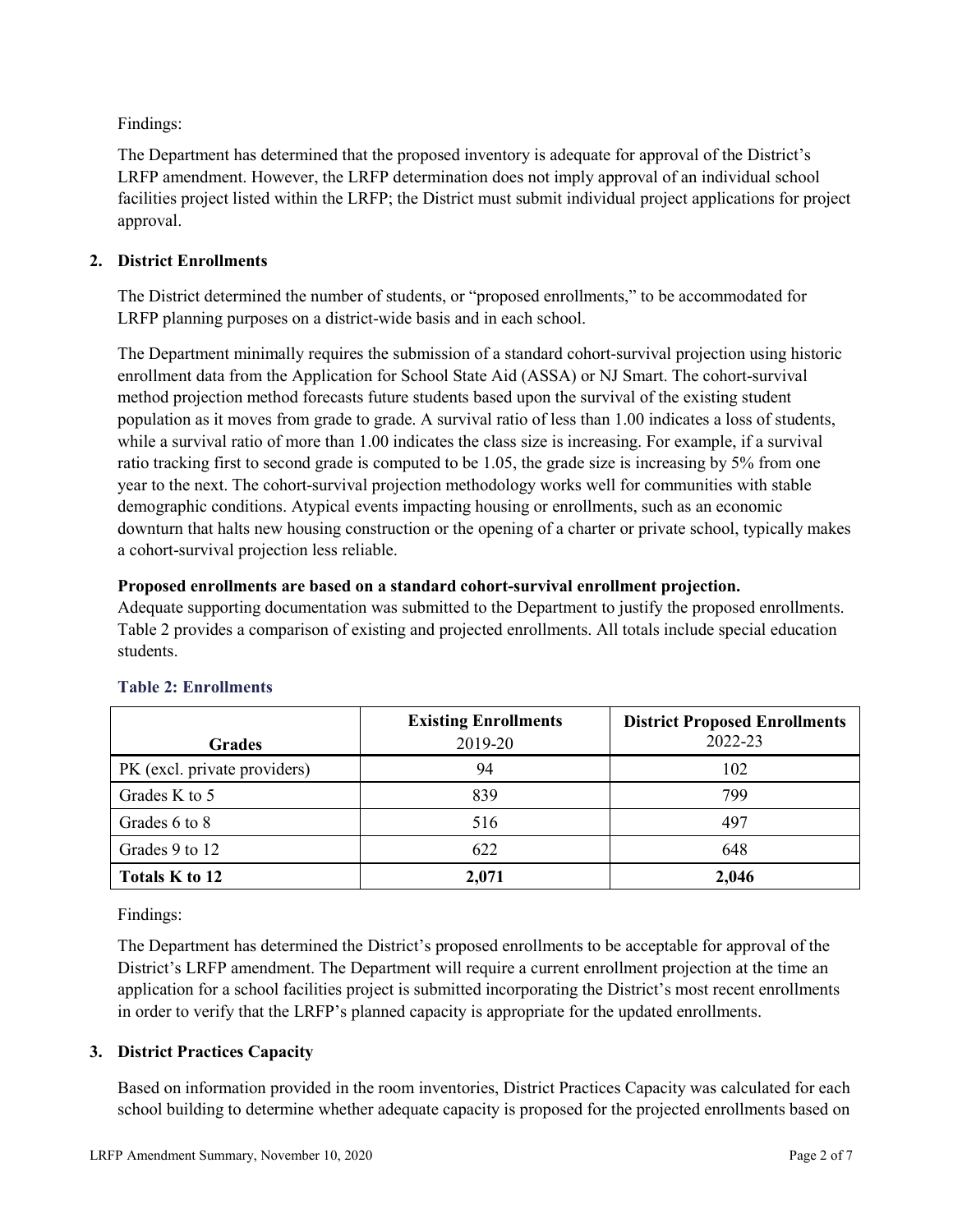district scheduling and class size practices. The capacity totals assume instructional buildings can be fully utilized regardless of school sending areas, transportation, and other operational issues. The calculations only consider district-owned buildings and long-term leases; short term leases and temporary buildings are excluded. **A capacity utilization factor of 90% for classrooms serving grades K-8 and 85% for classrooms serving grades 9-12 is applied in accordance with the FES.** No capacity utilization factor is applied to preschool classrooms.

In certain cases, districts may achieve adequate District Practices Capacity to accommodate enrollments but provide inadequate square feet per student in accordance with the FES, resulting in educational adequacy issues and "Unhoused Students." Unhoused students are considered in the "Functional Capacity" calculations used to determine potential State support for school facilities projects and are analyzed in Section 4.

Table 3 provides a summary of proposed enrollments and existing and proposed District-wide capacities. Detailed information can be found in the LRFP website reports titled *FES and District Practices Capacity Report, Existing Rooms Inventory Report, and Proposed Rooms Inventory Report.*

| <b>Grades</b>              | <b>Proposed</b><br><b>Enrollments</b> | <b>Existing</b><br><b>District</b><br><b>Practices</b><br>Capacity | <b>Existing</b><br>Deviation* | <b>Proposed</b><br><b>District</b><br><b>Practices</b><br>Capacity | <b>Proposed</b><br>Deviation* |
|----------------------------|---------------------------------------|--------------------------------------------------------------------|-------------------------------|--------------------------------------------------------------------|-------------------------------|
| Elementary ( $PK$ to 5)    | 901                                   | 888.80                                                             | 12.20                         | 888.80                                                             | 12.20                         |
| Middle $(6 \text{ to } 8)$ | 497                                   | 492.60                                                             | $-4.40$                       | 492.60                                                             | $-4.40$                       |
| High $(9 \text{ to } 12)$  | 648                                   | 636.65                                                             | $-11.35$                      | 636.65                                                             | $-11.35$                      |
| <b>District Totals</b>     | 2,046                                 | 2,018.05                                                           | $-27.95$                      | 2,018.05                                                           | $-27.95$                      |

## **Table 3: District Practices Capacity Analysis**

*\* Positive numbers signify surplus capacity; negative numbers signify inadequate capacity. Negative values for District Practices capacity are acceptable for approval if proposed enrollments do not exceed 100% capacity utilization.*

Considerations:

- Based on the proposed enrollments and existing room inventories, the District is projected to have inadequate capacity for the following grade groups, assuming all school buildings can be fully utilized: n/a
- Adequate justification has been provided by the District if the proposed capacity for a school significantly deviates from the proposed enrollments. Generally, surplus capacity is acceptable for LRFP approval if additional capacity is not proposed through new construction.

## Findings:

The Department has determined that proposed District capacity, in accordance with the proposed enrollments, is adequate for approval of the District's LRFP amendment. The Department will require a current enrollment projection at the time an application for a school facilities project is submitted, incorporating the District's most recent Fall Enrollment Report, in order to verify that the LRFP's planned capacity meets the District's updated enrollments.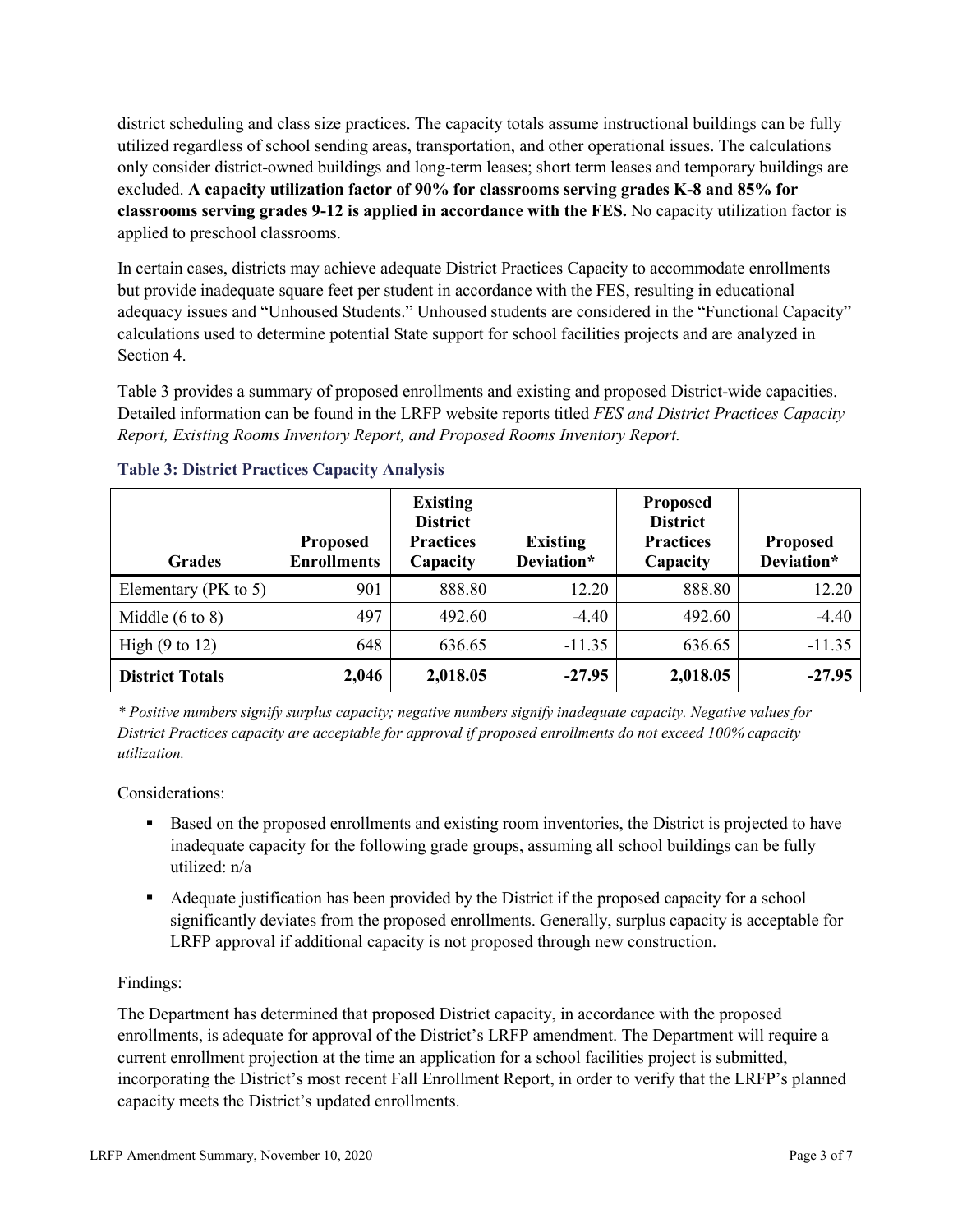#### **4. New Construction Funding Eligibility**

*Functional Capacity* was calculated and compared to the proposed enrollments to provide a **preliminary estimate** of Unhoused Students and new construction funding eligibility. **A final determination will be made at the time of project application approval.**

*Functional Capacity* is the adjusted gross square footage of a school building *(total gross square feet minus excluded space)* divided by the minimum area allowance per full-time equivalent student for the grade level contained therein. *Unhoused Students* is the number of students projected to be enrolled in the District that exceeds the Functional Capacity of the District's schools pursuant to N.J.A.C. 6A:26-2.2(c). *Excluded Square Feet* includes (1) square footage exceeding the FES for any pre-kindergarten, kindergarten, general education, or self-contained special education classroom; (2) grossing factor square footage *(corridors, stairs, mechanical rooms, etc.)* that exceeds the FES allowance, and (3) square feet proposed to be demolished or discontinued from use. Excluded square feet may be revised during the review process for individual school facilities projects.

Table 4 provides a preliminary assessment of the Functional Capacity, Unhoused Students, and Estimated Maximum Approved Area for Unhoused Students for each FES grade group. The calculations exclude temporary facilities and short-term leased buildings. School buildings proposed for whole or partial demolition or reassignment to a non-school use are excluded from the calculations pending project application review. If a building is proposed to be reassigned to a different school, the square footage is applied to the proposed grades after reassignment. Buildings that are not assigned to a school are excluded from the calculations. In addition, only preschool students eligible for state funding (former ECPA students) are included. Detailed information concerning the calculations can be found in the *Functional Capacity and Unhoused Students Report* and the *Excluded Square Footage Report.*

| Category                                     | PK/K to 5 | 6 to 8   | 9 to 12  | <b>Total</b> |
|----------------------------------------------|-----------|----------|----------|--------------|
| Eligible PK /K-12 Proposed Enrollments       | 811       | 497      | 648      |              |
| FES Area Allowance (SF/student)              | 125.00    | 134.00   | 151.00   |              |
| <b>Prior to Completion of Proposed Work:</b> |           |          |          |              |
| <b>Existing Gross Square Feet</b>            | 101,228   | 64,420   | 119,855  | 285,503      |
| <b>Adjusted Gross Square Feet</b>            | 98,172    | 61,921   | 112,466  | 272,559      |
| <b>Adjusted Functional Capacity</b>          | 785.38    | 462.09   | 744.81   |              |
| <b>Unhoused Students</b>                     | 25.62     | 34.91    | 0.00     |              |
| Est. Max. Area for Unhoused Students         | 3,202.50  | 4,677.40 | 0.00     |              |
| <b>After Completion of Proposed Work:</b>    |           |          |          |              |
| Gross Square Feet                            | 101,228   | 64,420   | 119,855  | 285,503      |
| New Gross Square Feet                        | $\theta$  | 0        | $\theta$ | $\Omega$     |
| <b>Adjusted Gross Square Feet</b>            | 98,172    | 61,921   | 112,466  | 272,559      |
| <b>Functional Capacity</b>                   | 785.38    | 462.09   | 744.81   |              |
| Unhoused Students after Construction         | 25.62     | 34.91    | 0.00     |              |
| Est. Max. Area Remaining                     | 3,202.50  | 4,677.40 | 0.00     |              |

#### **Table 4: Estimated Maximum Approved Area for Unhoused Students**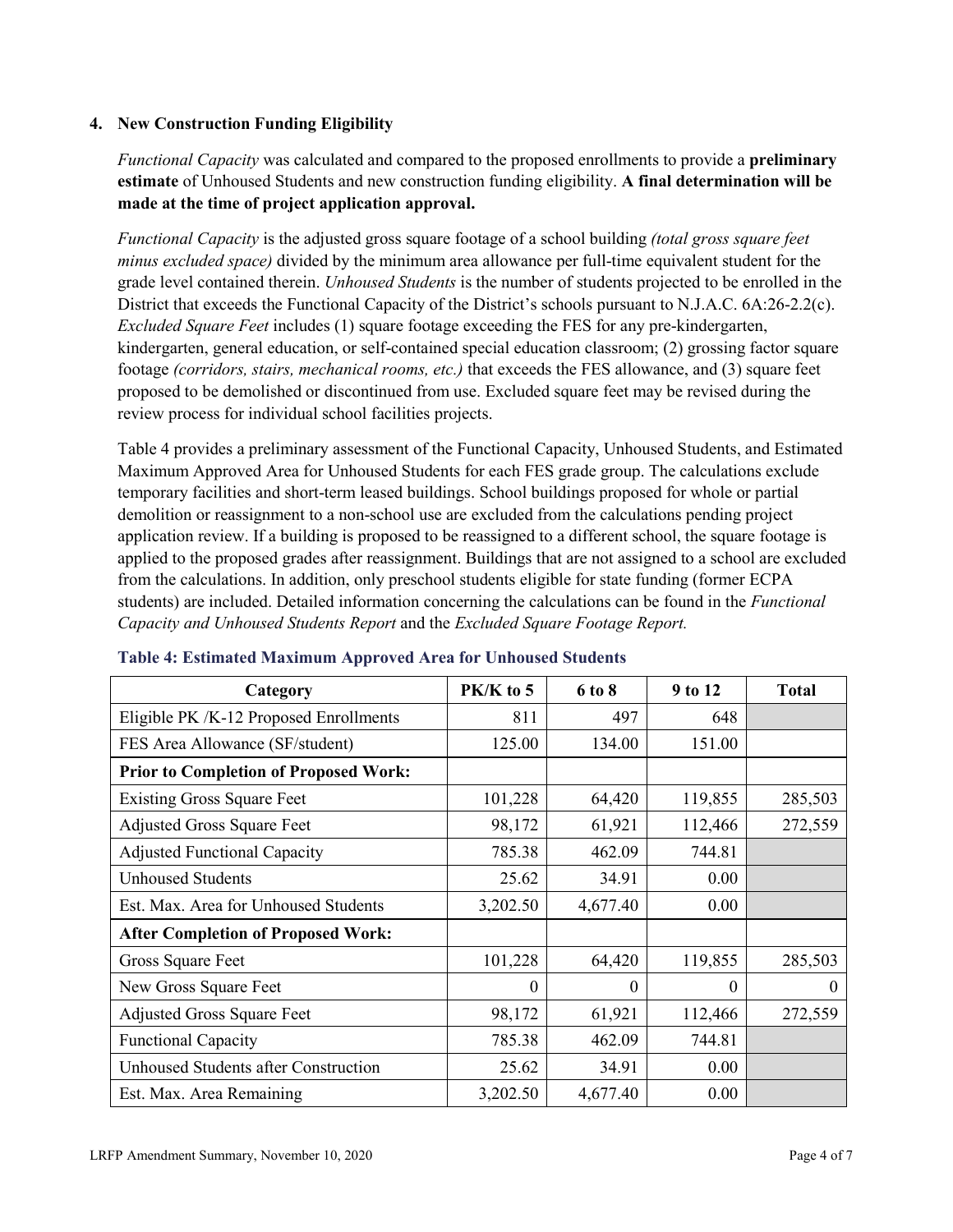Facilities used for non-instructional or non-educational purposes are ineligible for State support under the Act. However, projects for such facilities shall be reviewed by the Department to determine whether they are consistent with the District's LRFP and whether the facility, if it is to house students (full or part time) conforms to educational adequacy requirements. These projects shall conform to all applicable statutes and regulations.

Estimated costs represented in the LRFP by the District are for capital planning purposes only. The estimates are not intended to represent preliminary eligible costs or final eligible costs of approved school facilities projects.

Considerations:

- The District does not have approved projects pending completion, as noted in Section 1, that impact the Functional Capacity calculations.
- **The Functional Capacity calculations** *exclude* square feet proposed for demolition or discontinuation for the following FES grade groups and school buildings pending a feasibility study and project review: n/a.
- **Based on the preliminary assessment, the District has Unhoused Students prior to the completion** of proposed work for the following FES grade groups: PK-5, 6-8.
- New construction is proposed for the following FES grade groups: n/a.
- Proposed new construction exceeds the estimated maximum area allowance for Unhoused Students prior to the completion of the proposed work for the following grade groups: n/a.
- The District, based on the preliminary LRFP assessment, will have Unhoused Students after completion of the proposed LRFP work. If the District is projected to have Unhoused Students, adequate justification has been provided to confirm educational adequacy in accordance with Section 6 of this determination.

## Findings:

Functional Capacity and Unhoused Students calculated in the LRFP are preliminary estimates. Preliminary Eligible Costs (PEC) and Final Eligible Costs (FEC) will be included in the review process for specific school facilities projects. A feasibility study undertaken by the District is required if building demolition or replacement is proposed per N.J.A.C. 6A:26-2.3(b)(10).

## **5. Proposed Work**

The District assessed program space, capacity, and physical plant deficiencies to determine corrective actions. Capital maintenance, or *"system actions,"* address physical plant deficiencies due to operational, building code, and /or life cycle issues. Inventory changes, or *"inventory actions,*" add, alter, or eliminate sites, site amenities, buildings, and/or rooms.

The Act (N.J.S.A. 18A:7G-7b) provides that all school facilities shall be deemed suitable for rehabilitation unless a pre-construction evaluation undertaken by the District demonstrates to the satisfaction of the Commissioner that the structure might pose a risk to the safety of the occupants even after rehabilitation or that rehabilitation is not cost-effective. Pursuant to N.J.A.C. 6A:26-2.3(b)(10), the Commissioner may identify school facilities for which new construction is proposed in lieu of rehabilitation for which it appears from the information presented that new construction is justified, provided, however, that for such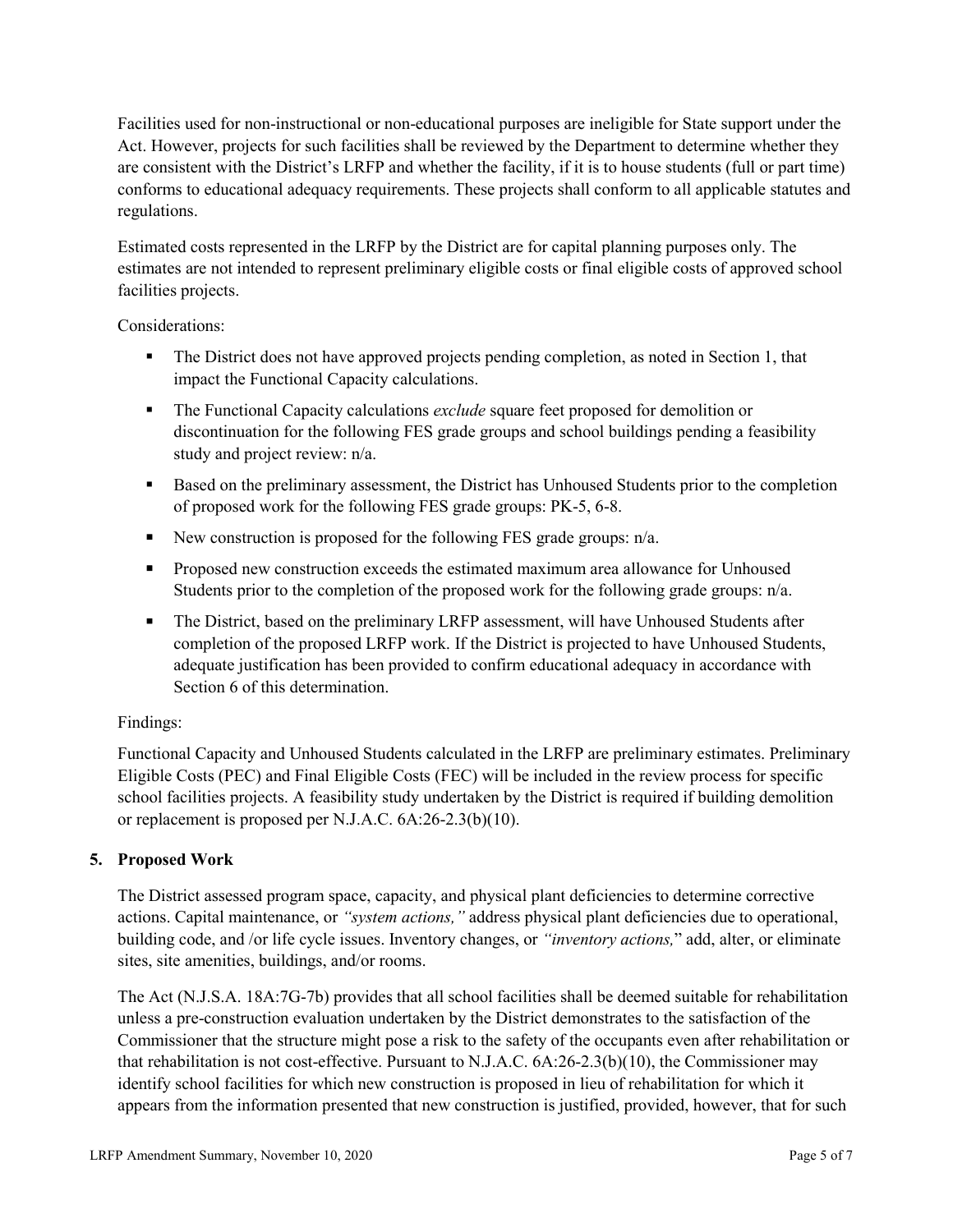school facilities so identified, the District must submit a feasibility study as part of the application for the specific school facilities project. The cost of each proposed building replacement is compared to the cost of additions or rehabilitation required to eliminate health and safety deficiencies and to achieve the District's programmatic model.

Table 5 lists the scope of work proposed for each school based on the building(s) serving their student population. Proposed inventory changes are described in the LRFP website reports titled *"School Asset Inventory Report and "Proposed Room Inventory Report."* Information concerning proposed systems work, or capital maintenance can be found in the "LRFP Systems Action Summary Report."

With the completion of the proposed work, the following schools are proposed to be eliminated: n/a; the following schools are proposed to be added: n/a.

| <b>Proposed Scope of Work</b>                                                                  | <b>Applicable Schools</b> |
|------------------------------------------------------------------------------------------------|---------------------------|
| <b>Renovation only</b> (no new construction)                                                   |                           |
| System actions only (no inventory actions)                                                     | All schools               |
| Existing inventory actions only (no systems actions)                                           | n/a                       |
| Systems and inventory changes                                                                  | n/a                       |
| <b>New construction</b>                                                                        |                           |
| Building addition only (no systems actions)                                                    | n/a                       |
| Renovation and building addition (system, existing<br>inventory, and new construction actions) | n/a                       |
| New building on existing site.                                                                 | n/a                       |
| New building on new or expanded site                                                           | n/a                       |
| Site and building disposal (in addition to above scopes)                                       |                           |
| Partial building demolition                                                                    | n/a                       |
| Whole building demolition                                                                      | n/a                       |
| Site and building disposal or discontinuation of use                                           | na                        |

#### **Table 5: School Building Scope of Work**

Findings:

The Department has determined that the proposed work is adequate for approval of the District's LRFP amendment. However, Department approval of proposed work in the LRFP does not imply the District may proceed with a school facilities project. The District must submit individual project applications with cost estimates for Department project approval. Both school facilities project approval and other capital project review require consistency with the District's approved LRFP.

## **6. Proposed Room Inventories and the Facilities Efficiency Standards**

The District's proposed school buildings were evaluated to assess general educational adequacy in terms of compliance with the FES area allowance pursuant to N.J.A.C. 6A:26-2.2 and 2.3.

District schools proposed to provide less square feet per student than the FES after the completion of proposed work as indicated in Table 5 are as follows: Sherman Elementary School (090)